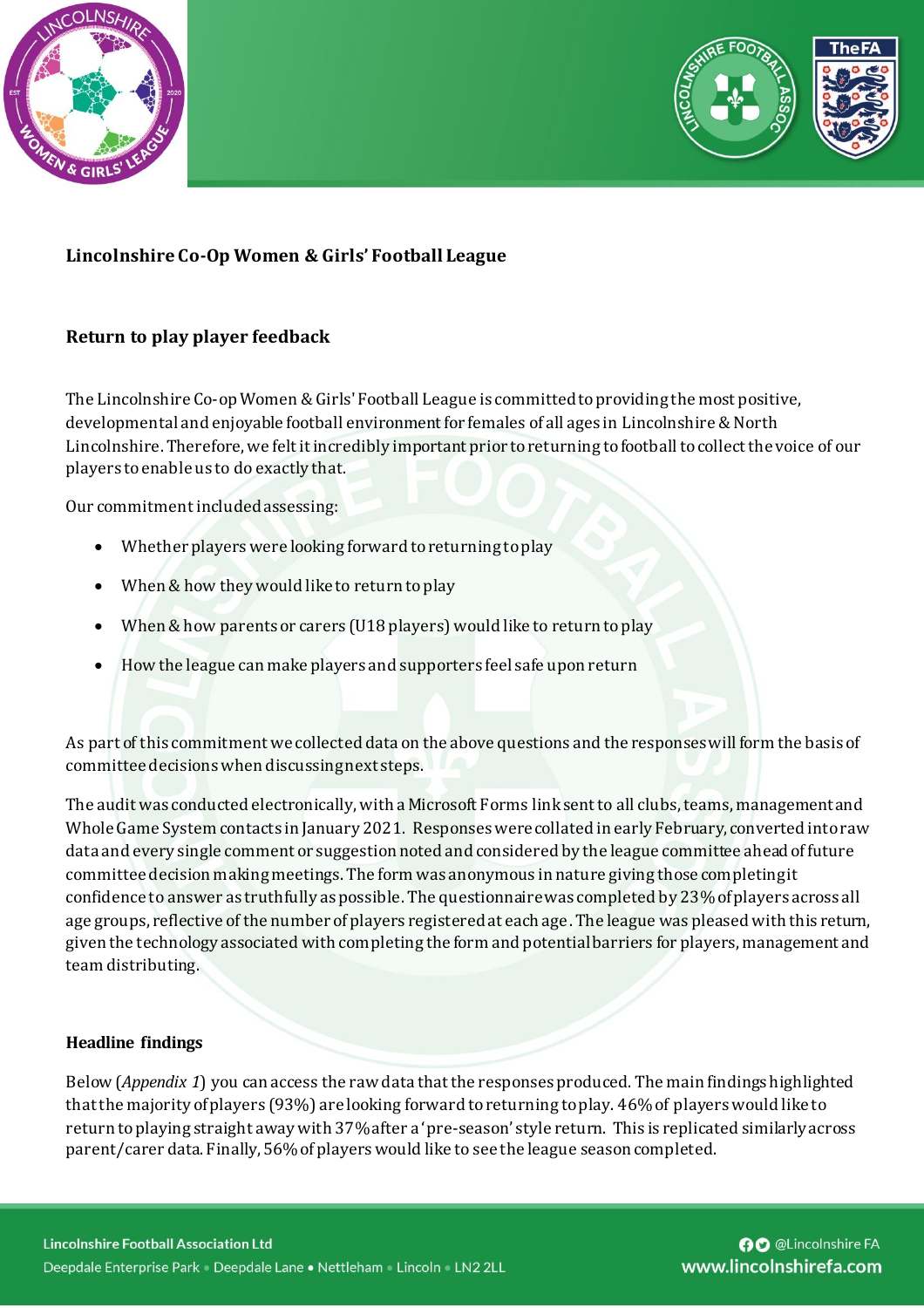



#### **League Statement**

The whole league committee is dedicated to doing the right and safe thing by it's players, clubs and volunteers. Our main aims are to make decisions, if guidelines allow us to do so, based on the majority outcome from feedback, ensure we are flexible and understanding of the challenges some may face with that and ensure that ultimately we set out to complete the league season that we started.

We would like to highlight that we received many suggestions to enable us to make you feel as safe as possible and felt that it was appropriate to address and provide our thoughts on some of those. Players suggested that;

- **The league conducts random and unannounced sport checks at both training and matches to ensure that clubs are complying with the FA and Government guidelines –** *we like this idea and will be taking it on moving forwards once we can return*
- **The league doesn't allow spectators, schedules local games only and all non-players or officials to be wearing masks –** *we will be highlighting and complying with all local and national FA and Government guidance, whatever that may be when it changes. Whilst unable to enforce further restrictions we will be giving recommendations to keep all participants safe*
- **The league conducts weekly testing –** *the league doesn't have the capacity or authority to do this. Given recent Government announcements it is expected that U18's will be regularly tested within education settings and adults given the option to test, as normal, should they have symptoms or have come into contact with somebody that has tested positive*
- **The league refunds clubs that have entered to ensure that they are sustainable moving forwards –** *there was NO CHARGE this season for league entry and therefore subsidising clubs is neither necessary nor viable*
- **We provide a 'pre-season' style return –** *this is only possible if we return to playing friendly fixtures only. If we are able to return with an aim to completing the league season it is unlikely that time will enable us to do this*

We recognise how difficult an immediate return to play will be for some teams and clubs, this presents it's own difficulties as participants (inclusive of club personnel, management and parents/carers) continue to be tested, to isolate and have concerns regarding the safety of grassroots sports. Once the Football Association and the Government relax current restrictions and provide guidelines to which we need to adhere we will produce a plan of action that will provide several options for all entrants to suit the circumstance at each individual club and team.

We would like to thank you for your ongoing patience and understanding throughout this difficult time. Thank you to those that took the time to complete the survey.We will continue to provide updates when appropriate and as we receive them and if we can anything else to support you or your club please get in touch.

[Lincolnshire Women & Girls' Football League]

[11/02/2021]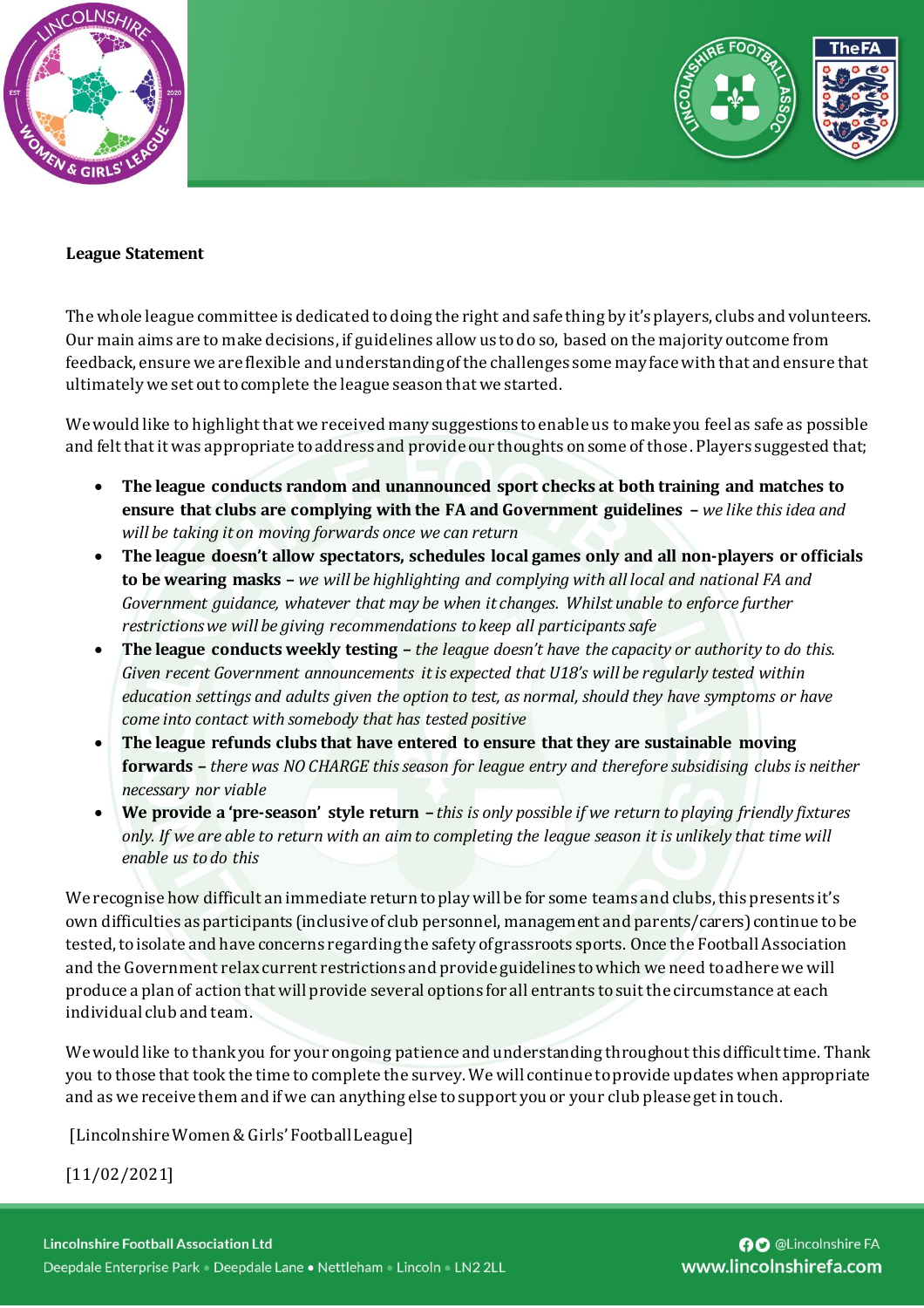



## **Appendix 1 – Raw data**

| <b>Age Group</b> | <b>Number</b> | $\frac{1}{2}$ |
|------------------|---------------|---------------|
| U <sub>8</sub>   | 11            | 6%            |
| U <sub>9</sub>   | 15            | 8%            |
| U10              | 9             | 5%            |
| U11              | 15            | 8%            |
| U13              | 28            | 16%           |
| U14              | 16            | 9%            |
| U15              | 20            | 11%           |
| U16              | 18            | 10%           |
| Open Age         | 48            | 27%           |
| <b>Total</b>     | 180           | $100\%$       |

| Are you excited to return to play? | <b>Number</b> |       |
|------------------------------------|---------------|-------|
| Yes                                | 167           | 93%   |
| No                                 |               | $2\%$ |
| Don't know                         |               | 5%    |
| Prefer not to say                  |               | 1%    |
| <b>Total</b>                       |               | 100%  |

| When allowed, when would you like to<br>return to playing matches? | <b>Number</b> | $\%$ |
|--------------------------------------------------------------------|---------------|------|
| <b>Straight Away</b>                                               | 82            | 46%  |
| After a short time back training with my<br>team (this season)     | 66            | 37%  |
| The summer time                                                    | 8             | 4%   |
| Next season (August/September)                                     | 18            | 10%  |
| Don't know                                                         | 6             | 3%   |
| Prefer not to say                                                  |               | 0%   |
| <b>Total</b>                                                       |               | 100% |